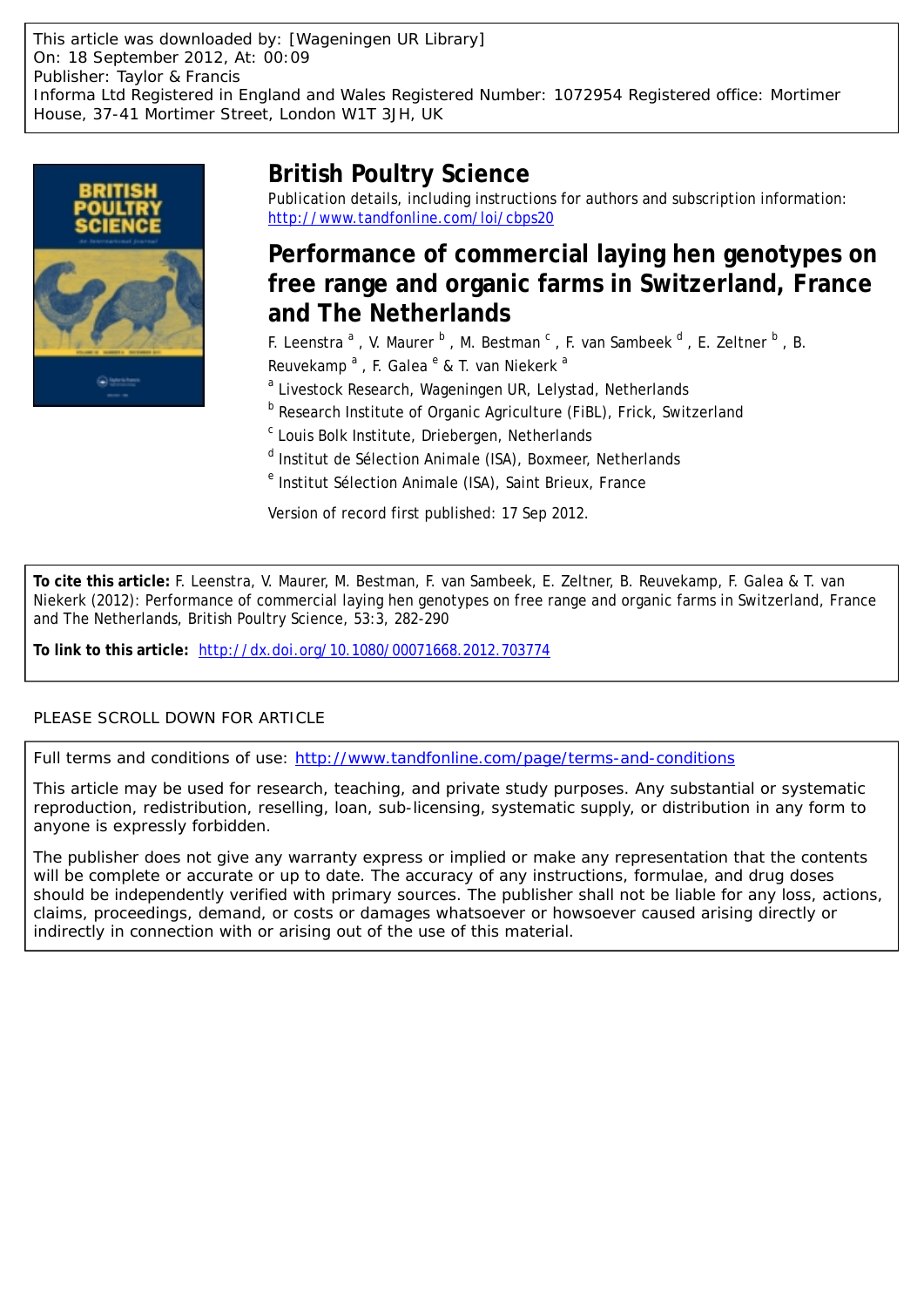# Performance of commercial laying hen genotypes on free range and organic farms in Switzerland, France and The Netherlands

F. LEENSTRA, V. MAURER<sup>1</sup>, M. BESTMAN<sup>2</sup>, F. VAN SAMBEEK<sup>3</sup>, E. ZELTNER<sup>1</sup>, B. REUVEKAMP, F. GALEA<sup>4</sup> AND T. VAN NIEKERK

Livestock Research, Wageningen UR, Lelystad, Netherlands, <sup>1</sup>Research Institute of Organic Agriculture (FiBL), Frick, Switzerland, <sup>2</sup>Louis Bolk Institute, Driebergen, Netherlands, <sup>3</sup>Institut de Sélection Animale (ISA), Boxmeer, Netherlands, and <sup>4</sup>Institut Sélection Animale (ISA), Saint Brieux, France

Abstract 1. A total of 257 farmers with free ranging laying hens (organic and conventional) in Switzerland, France and The Netherlands with 273 flocks were interviewed to determine the relationships between the genotype of the hens, management conditions and performance.

2. Almost 20 different genotypes (brands) were present on the farms. In France, all birds were brown feathered hens laying brown eggs. In Switzerland and The Netherlands, there were brown, white (white feathered hens laying white eggs) and silver (white feathered hens laying brown eggs) hens. In Switzerland, mixed flocks were also present.

3. The overall effect of system (organic vs. conventional free range) on egg production and mortality was significant, with higher mortality and lower egg production among organic hens. In pair wise comparisons within country, the difference was highly significant in The Netherlands, and showed a non-significant tendency in the same direction in Switzerland and France.

4. White hens tended to perform better than brown hens. Silver hens appeared to have a higher mortality and lower production per hen housed at 60 weeks of age.

5. There were no significant relationships between production, mortality, feather condition and use of outside run or with flock size.

6. There was more variation in mortality and egg production among farms with a small flock size than among farms with a large flock size.

## INTRODUCTION

In Europe and the United States, alternatives for cage housing of laying hens have become more common. The implementation of EU Council Directive 1999/74 has meant that from January 2012 onwards, housing of hens in non-enriched cages is prohibited. Alternative systems that conform to the EU directive are enriched or 'colony' cages and non-cage housing, the latter with or without an outside range. In the EU as a whole, the colony cage (Kleingruppenhaltung in Germany) is the baseline. This system, in which some environmental enrichment (e.g. perches, nest boxes, dust bath) is provided, has been designed for groups of up to about 80 hens. In Switzerland, a non-EU country, enriched cages are also prohibited, and free range is most common: almost 70% of layers are kept according to free range (RAUS) standards (Bundesamt für Landwirtschaft, 2010).

The EU recognises several categories for housing systems of laying hens:

Code 0: Organic production, with at least 4 m<sup>2</sup> outdoor range for each laying hen, and inside housing in a barn (floor) or aviary (multi level) system with no more than  $6 \text{ hens/m}^2$ accessible surface. In addition, beak trimming is not allowed, and the diet must be composed of at least 95% organic ingredients (a move

Correspondence to: F. Leenstra, Animal Sciences Group, Wageningen UR, POB 65, 8200 AB Lelystad, Netherlands. E-mail: ferry.leenstra@wur.nl Accepted for publication 24th November 2011.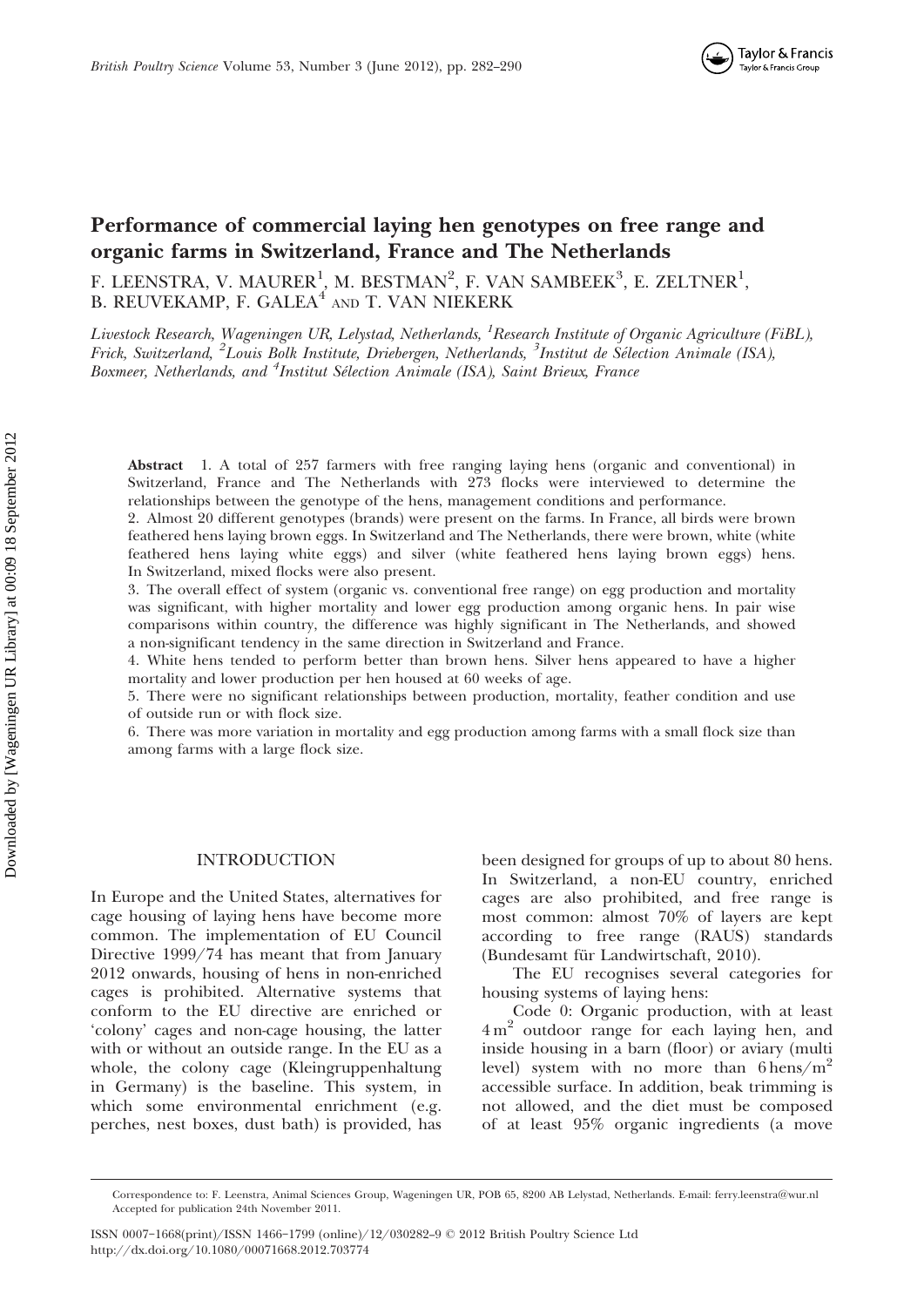to 100% from 2012 has been deferred for the present).

Code 1: Free range production, with outside access as above, inside with a maximum of  $9 \text{hens/m}^2$  accessible area, but no requirement for organic feed ingredients, and beak treatment is allowed.

Code 2: Housing in barns or aviaries without outside access, with a maximum of  $9 \text{ hens/m}^2$ .

Code 3: Housing in enriched cages.

The number of farms with free range hens (organic and conventional) is increasing. In general, production efficiency in free range systems is lower than in closed housing systems and mortality is more variable and on average higher (Sparks et al., 2008; Thiele and Pottgüter, 2008; Anderson, 2010).

Worldwide, three breeding companies provide almost all the hens for commercial egg production. In general these hens are the result of a cross between 4 grandparent lines. The companies each provide a variety of genetic groups, and within these groups several specific 'brands'. The main groups of commercial laying hens are white layers, brown layers and more recently silver layers. White layers have white feathers, lay white eggs, lay slightly more eggs, consume slightly less food and generally have a body weight below 1900 g. Brown layers have brown top feathers, white down feathers, lay brown eggs and have a bodyweight between 1900 and 2000 g. Silver layers have mainly white feathers and some of them may be partly brown. They lay brown eggs and have bodyweights up to 2100 g. As the world market predominantly is focussed on cage housing, selection emphasis has been mainly on good performance in cages. Up to 1999, results were published of European random sample testing of layers of different brands housed in cages (Heil and Hartmann, 1999). In the early days of random sample testing, layers were tested in floor pens. Later, almost all testing stations shifted to cage housing. From 2000 onwards, no international representative summary of random sample testing was possible, due to closure of most of the testing stations and the increasing variability in type of housing/environment, which makes random sample testing less reliable (Heil and Hartmann, 1999). The few stations that still function (e.g. North Carolina, USA and Ustrasice, Czech Republic) test hens in different systems, but no published results were found for comparisons of genotypes in free range systems. Glawatz et al. (2007) indicated that, for organic production, results obtained in test stations differ from those on farm, and that genotypes of hens specialised for best performance in cages are not necessarily best suited for free range systems.

The main aim of the present study was to get more information on how different brands or groups of laying hens perform under organic and free range conditions. Furthermore, it was considered useful to know if certain brands or groups of brands were more suitable for these systems. Therefore the study explored which genotypes are actually used in free range and organic systems in Switzerland, France and The Netherlands and how farmers perceive the suitability of the hens for those systems.

#### MATERIALS AND METHODS

#### Farms and flocks

Switzerland, France and The Netherlands were selected as being representative for different European situations, because these countries were expected to differ with regard to general climate, farm size, preference for specific strains and housing systems. In Switzerland and The Netherlands, variability in genotypes and housing systems was expected to be higher compared with France, where brown egg laying strains and barn housing are used almost exclusively (Galea, personal communication). In Switzerland and The Netherlands, white egg layers and silver genotypes are also used and barn housing and aviaries are both present. Therefore the aim in Switzerland and The Netherlands was for 50 organic and 50 free range layer farms, and in France for 20 organic and 20 free range farms to be sampled. Farm and flock sizes in Switzerland were expected to be smaller than in France, while farm and flock sizes were expected to be larger in The Netherlands.

In each country, farms were sampled from a national data base available to respectively FiBL for Switzerland, WUR-LR and Louis Bolk Institute for The Netherlands, and ISA for France. An identical questionnaire was sent to all the farmers in their native language (German for Switzerland, Dutch for The Netherlands and French for France). Questions were formulated as yes/no or multiple choice, or actual numbers had to be filled in. The Appendix gives an overview of the items covered in the questionnaire in English, the language in which the project team communicated.

Participation in the enquiry was voluntary, but the number of farmers who refused to cooperate was low (less than 10%). A limited number of farmers completed the questionnaire entirely themselves. In Switzerland, part of the data were provided through egg traders, but most questionnaires were completed by telephone interviews. In Switzerland and The Netherlands more complete data sets were obtained compared with France. Some farms had more than one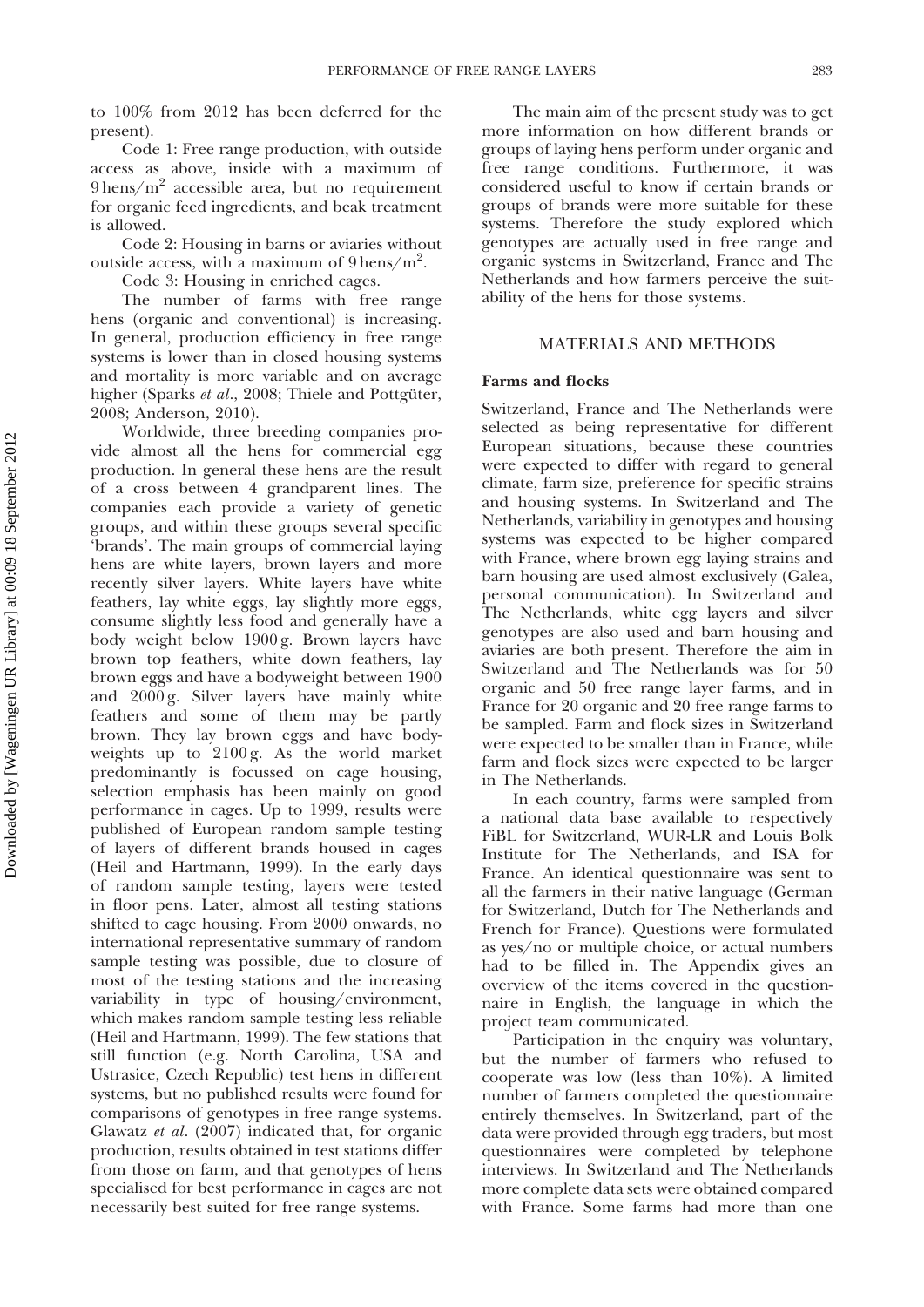flock, where a flock was defined as a single age group kept separately with separate registration of egg production and mortality. The questionnaire contained questions at farm and at flock level. At farm level, the farm size, number of houses, farmer's experience with laying hens, layout of the house(s) and outside area, as well as the method of data recording were requested. Only flocks where performance was recorded either on paper or in an electronic database were included in the analysis of performance data. Data collected at flock level comprised the genotype, rearing system, specific treatments (e.g. beak treatment, vaccination, medication), feeding regimes (e.g. roughage, additional grain), and performance data (egg production per hen housed and mortality at 60 weeks of age). Flock data were recorded for the most recent flock(s) available. All data are based on information from the farmers.

The genotype was classified according to 'brand' i.e. specific cross. These crosses were later summarised in genetic groups: 'white' i.e. white hens laying white eggs; 'brown' i.e. brown hens laying brown eggs; 'silver' i.e. white hens laying brown eggs; or 'mixed' i.e. birds of different brands and/or genetic groups in one house.

Additional questions covered causes of mortality, feathering condition of the hens and estimates of the use of the outside run. Feather condition was recorded on a relative basis: no birds with poor feather cover, less than 25% birds with poor feather cover, more than 25% birds with poor feather cover. Finally, the farmers were asked to estimate the average percentage of hens outside to determine the use of the outside run.

### Statistical analysis

Production, mortality and feathering score were analysed with a multiple regression analysis (GenStat release 13-2) for main effects of country (CH, NL or F), system (organic or free range) and genetic group or 'brand', and their interactions. For egg production, the actual figures (number per hen housed) were used. On percentage mortality a  $log+0.1$  transformation was performed before analysis. Feather cover was analysed with the score (0, 1 or 2) assumed to be continuous. Differences between countries, systems and 'brands' or genetic groups were tested with a two-sided t-test, with the procedures RPAIR (gives t-test for all pairwise differences of means) and PPAIR (displays results of t-test for pairwise differences). The relationships between egg production and mortality or flock size were tested with multiple regression analysis, correcting for country and/or system and/or genotype.

## RESULTS

Only farms (flocks) where performance data were recorded systematically were included in the analysis. Almost all farmers kept records of the performance of their stock. The proportion of farmers that did so with a data management program was over 50% in The Netherlands and about 50% in France and Switzerland. Farmers that did not use a data management program, but kept records on paper and were able to provide data on egg production and mortality at 60 weeks of age, were also included in the analysis.

Table 1 gives an overview of the number of farms and flocks by country and by farm type, together with flock size, age of transfer to the layer house, beak treatment and housing equipment. In Switzerland, more organic than conventional free range farms were sampled, while in France there were more free range than organic farms. In The Netherlands, the distribution was almost 50/50. The number of hens per flock was lower in Switzerland than in France and lower in France than in The Netherlands.

Age of transfer of the pullets to the layer house was slightly older for free range flocks than for organic flocks; and in Switzerland transfer took place later than in France and The Netherlands. Only a limited number of farms (<10%) reared the birds themselves.

In Switzerland no beaks were treated, whereas the French farmers indicated that both organic and free range flocks had treated beaks. In The Netherlands, almost all free range farms had flocks with treated beaks, and all organic flocks had intact beaks; two free range farmers and 6 organic farmers did not provide data on beak treatment. However, beak treatment has been prohibited for many years in organic poultry in The Netherlands and was not likely to be present. The two free range farmers probably had flocks with treated beaks.

In Switzerland, all but two flocks were housed in aviaries. Aviaries are defined here as housing systems where hens can freely move between tiers in the house on several levels, thus having more usable area than the ground surface of the house. In France, only two flocks were housed in aviaries, with all others in barn housing. In The Netherlands, slightly more of the conventional free range flocks were in aviaries than in barn systems; while for organic flocks it was 50/50 for both housing systems. These descriptive variables were not analysed statistically.

Table 2 provides data on the number of flocks per genotype and country. There were almost 20 different genotypes present in the three countries. In Switzerland a large number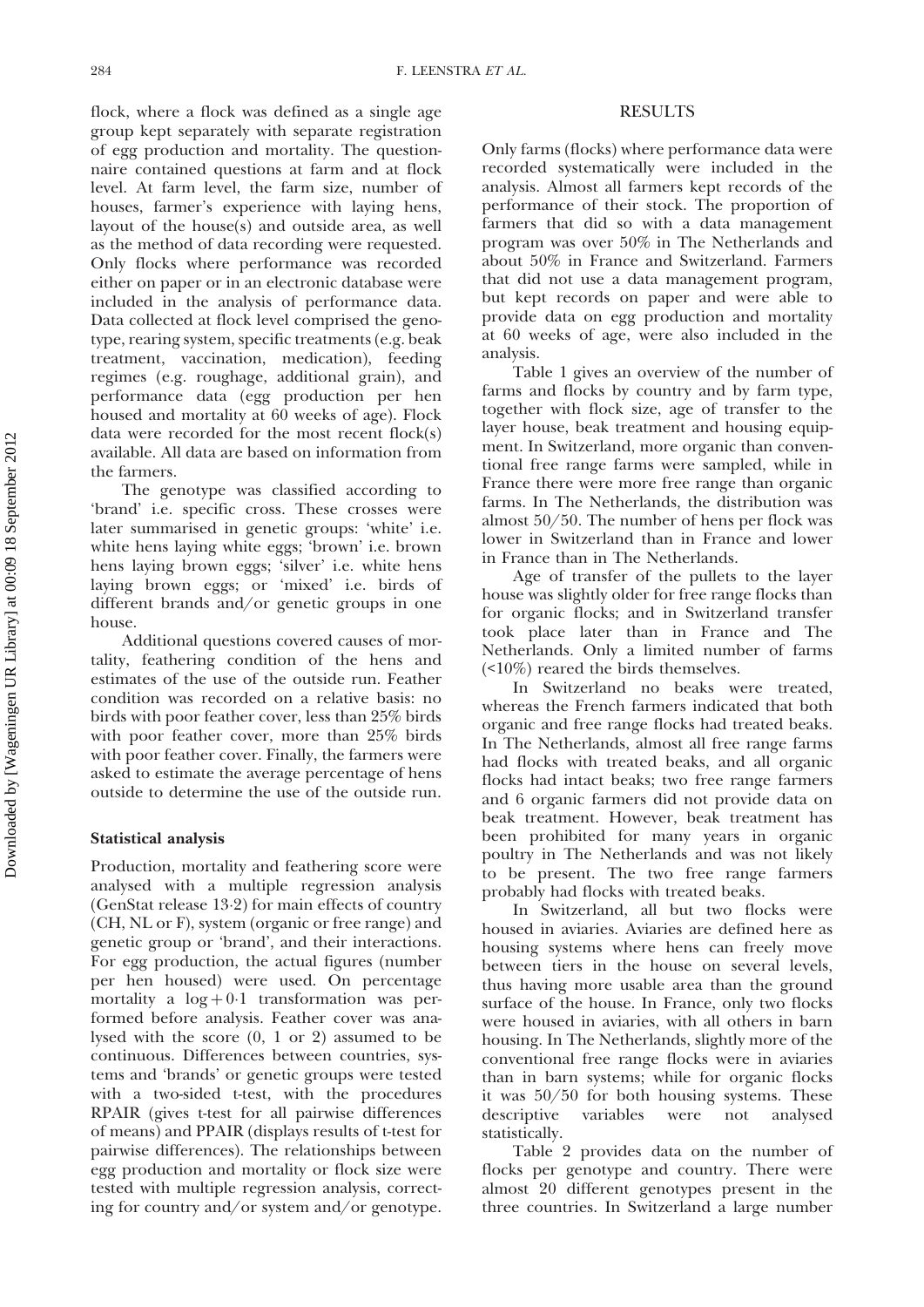| Country<br>System                               | Switzerland    |                     | France         |             | The Netherlands |                   |
|-------------------------------------------------|----------------|---------------------|----------------|-------------|-----------------|-------------------|
|                                                 | Free range     | Organic             | Free range     | Organic     | Free range      | Organic           |
| Number of farms                                 | 35             | 91                  | 31             | 11          | 48              | 57                |
| Number of flocks <sup>1</sup>                   | 52             | 102                 | 26             | 10          | 71              | 57                |
| Flock size                                      |                |                     |                |             |                 |                   |
| Mean                                            | $3093^{\rm a}$ | $1635^{\mathrm{a}}$ | $7577^{\rm b}$ | $4682^{ab}$ | $17625^{\circ}$ | 8077 <sup>b</sup> |
| Minimum                                         | 500            | 500                 | 1700           | 2298        | 1500            | 330               |
| Maximum <sup>2</sup>                            | 8014           | 2000                | 18000          | 9000        | 45 0 50         | 18350             |
| Age at transfer of pullets (weeks) <sup>3</sup> | 18.3           | $18-0$              | $17-7$         | 17.6        | $17-6$          | 17.2              |
| Flocks with intact beaks, $N^3$                 | 52             | 102                 | $\Omega$       | $\Omega$    | $\theta$        | 51                |
| Flocks with touched beaks, $N^3$                | $\Omega$       | $\theta$            | 13             | 2           | $\theta$        | $\Omega$          |
| Flocks with trimmed beaks, $N^3$                | $\Omega$       | 0                   | 13             | 8           | 69              | $\Omega$          |
| Flocks in aviaries, $N^3$                       | 52             | 100                 |                |             | 40              | 28                |
| Flocks in floor housing, $N^3$                  | $\Omega$       | $\overline{2}$      | 24             | 9           | 31              | 27                |

Table 1. Number of farms, number of flocks, flock size, average age at transfer of pullets to the layer house, beak treatment and housing system per country and system

a,b,cFigures with different letters within lines differ significantly  $(P<0.05)$ .

1 Some farms had more than one flock. Not all farmers provided data on beak treatment or housing equipment.

<sup>2</sup>Minimum and maximum flock size per country and system.

<sup>3</sup>Data not subjected to statistical analysis

Table 2. Distribution of genetic groups and genotypes on organic and free range systems across countries; number of flocks per genetic group or genotype

| Country<br>Genotype        | Switzerland France |                | <b>The</b><br>Netherlands | Total          |
|----------------------------|--------------------|----------------|---------------------------|----------------|
| Brown hens                 | 38                 | 37             | 81                        | 156            |
| Lohmann Brown Lite         | $\theta$           | $\theta$       | 51                        | 51             |
| <b>ISA Brown</b>           | 0                  | 11             | 15                        | 26             |
| Hy-Line Brown              | 22                 | $\theta$       | 2                         | 24             |
| <b>ISA Warren</b>          | 1                  | 15             | 3                         | 19             |
| Lohmann Brown<br>Classic   | 9                  | $\overline{2}$ | 5                         | 16             |
| Bovans Brown/GL            | 3                  | 6              | 1                         | 10             |
| <b>H&amp;N Brown Nick</b>  | 2                  | $\theta$       | 4                         | 7              |
| Shaver 579                 | $\theta$           | $\overline{2}$ | $\Omega$                  | $\overline{2}$ |
| Hisex Brown                | $\theta$           | 1              | 0                         | $\mathbf{1}$   |
| Lohmann Brown M            | 1                  | $\Omega$       | 0                         | 1              |
| White hens                 | 35                 | $\theta$       | 7                         | 42             |
| <b>LSL</b> Classic         | 25                 | $\Omega$       | 3                         | 28             |
| <b>H&amp;N Super Nick</b>  | 10                 | $\theta$       | $\Omega$                  | 10             |
| Dekalb White               | $\theta$           | $\theta$       | $\overline{4}$            | $\overline{4}$ |
| Silver hens                | 5                  | 0              | 36                        | 41             |
| Hy-Line Silver             | $\theta$           | $\theta$       | 15                        | 15             |
| <b>H&amp;N Silver Nick</b> | $\overline{2}$     | $\Omega$       | 12                        | 14             |
| Dekalb Amberlink           | $\overline{0}$     | $\theta$       | 9                         | 9              |
| Lohmann Silver             | 3                  | $\Omega$       | 0                         | 3              |
| Mixed flocks               | 72                 | 0              | 1                         | 73             |
| $Brown + white$            | 56                 | $\theta$       | 0                         | 56             |
| $Silver + white$           | 10                 | $\theta$       | $\Omega$                  | 10             |
| $Brown + silver$           | 6                  | $\Omega$       | 1                         | 7              |
| Other genotypes            | 4                  | 0              | $\overline{2}$            | 6              |

of farms had mixed flocks. In the analysis of data, mixed flocks were considered as a separate genetic group. Only a limited number of genotypes were present in all three countries, which makes analysis of data by genotype less reliable.

Table 3 presents data on egg production, mortality, feather score and use of outside run by country and system (organic or free range). Table 4 gives data on egg production, mortality, feather cover and run use by genetic group and housing system. Table 5 gives the level of significance of main effects (country, system and genotype) and their interactions.

Egg production per hen housed is partly dependent on mortality, and tended to be lower on organic farms than on conventional free range farms in all three countries. For all countries taken together, the difference between organic and free range was significant. Egg production was significantly higher in France than in The Netherlands, while egg production in Switzerland was not different from that in France or The Netherlands. Mortality was similar (France, Switzerland) or significantly higher (The Netherlands) on organic farms than on free range farms. Overall, differences were caused by the low egg production per hen housed in The Netherlands, which is related to high mortality at the organic farms in The Netherlands. Mortality showed large variation, with 50% as highest incidence in an organic flock in The Netherlands. Due to the large variation (several farms with mortality of over 25%), this was not a clear outlier and omitting this farm from the dataset did not change rank orders, or the significance of differences between groups.

For most genetic groups, production up to 60 weeks of age tended to be higher and mortality lower in conventional free range compared with organic systems, but not always significantly so.

The scores as reported by the farmers for feather cover by country and housing system are given in Table 3, and by genotype and housing system in Table 4. A lower score implies more hens with intact feather cover and fewer hens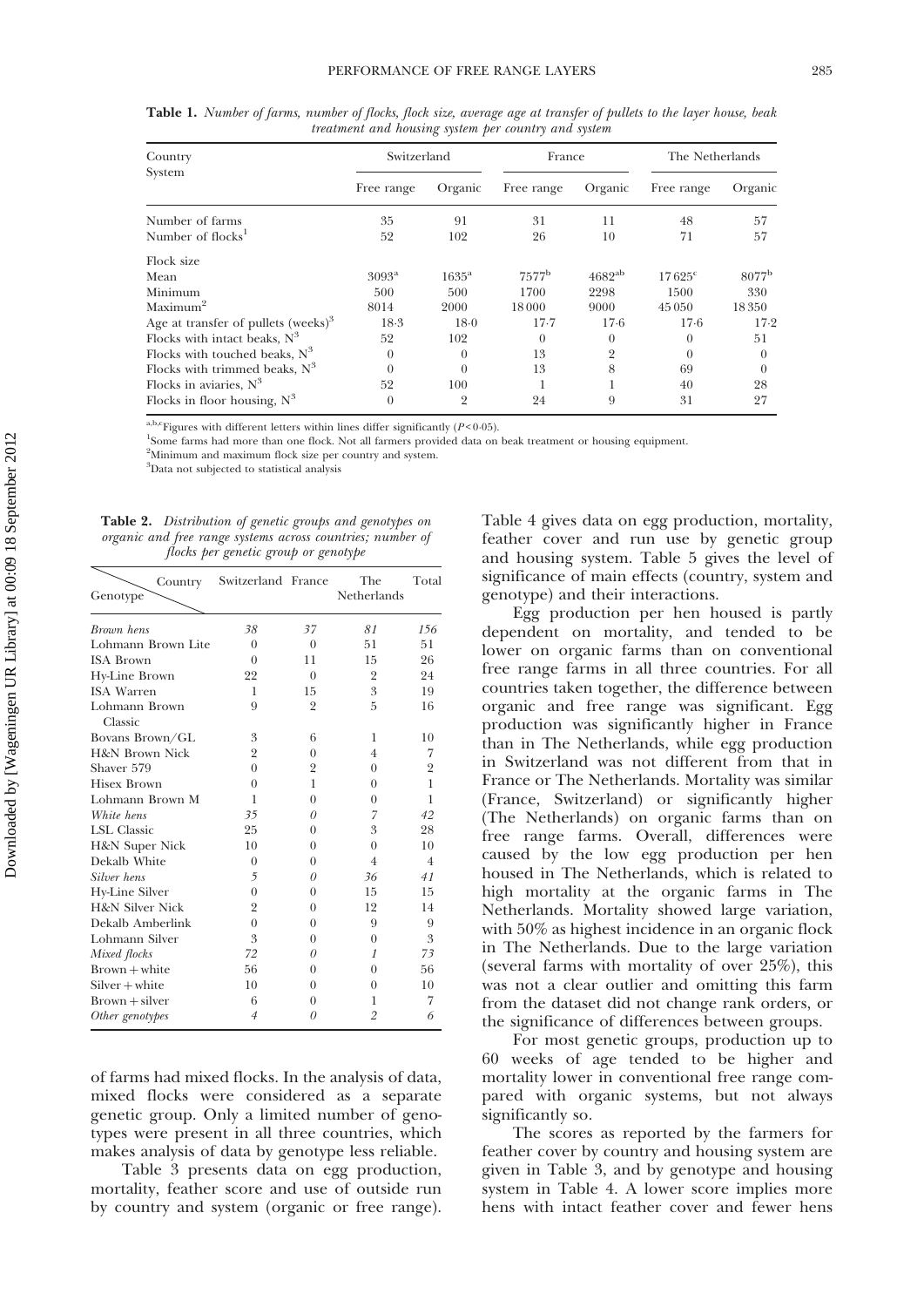|                                                        | Switzerland                                             |                                             | France                                          |                                                  | The Netherlands                           |                                              |  |
|--------------------------------------------------------|---------------------------------------------------------|---------------------------------------------|-------------------------------------------------|--------------------------------------------------|-------------------------------------------|----------------------------------------------|--|
|                                                        | Free range                                              | Organic                                     | Free range                                      | Organic                                          | Free range                                | Organic                                      |  |
| Egg production $(N)$<br>Mortality (%)                  | $244 \cdot 1^a \pm 14 \cdot 8$<br>$5.9^{\rm a} \pm 3.3$ | $241.9^a \pm 13.7$<br>$6.6^{\rm a} \pm 4.8$ | $247.0^{\circ} \pm 11.8$<br>$4.9^{\rm a} + 1.9$ | $245.4^{\circ} \pm 8.1$<br>$4.7^{\rm a} \pm 1.5$ | $244.9^a \pm 11.2$<br>$6.6^a \pm 3.8$     | $231.0^{b} \pm 17.8$<br>$12.0^{\rm b} + 8.3$ |  |
| Feather cover (score) <sup>1</sup><br>Hens outside (%) | $0.71^{ab} \pm 0.82$<br>ND                              | $1.11^{abc} \pm 0.84$<br>$69^{\circ}$ + 15  | $0.35^a \pm 0.49$<br>$29^a \pm 14$              | $0.90^{abc} \pm 0.88$<br>$35^{\rm a} \pm 17$     | $0.96^{bc} \pm 0.81$<br>$25^{\rm a} + 16$ | $1.35^{\circ} \pm 0.74$<br>$54^{\rm b} + 23$ |  |

Table 3. Egg production per hen housed and mortality to 60 weeks of age, estimates of feather cover and percentage of hens outside, per country and system (mean  $\pm$  standard deviation)

 $a,b,c$  Figures with different letters within lines differ significantly (P<0.05) Statistical analysis of flock size, egg production, mortality, feather score and % hens outside is done on a flock basis; ND: No data available.

1 Scores: 0: no birds with poor feather cover, 1: < 25% birds with poor feather cover, 2: > 25% birds with poor feather cover.

Table 4. Egg production and mortality to 60 weeks of age, feather cover and percentage of hens outside, by genetic group and system of production (mean  $\pm$  standard deviation)

|                         | White                    | <b>Brown</b>             | Silver                     | $Brown + Silver$        | $Brown + White$          | White $+$ Silver          |
|-------------------------|--------------------------|--------------------------|----------------------------|-------------------------|--------------------------|---------------------------|
| $Eggs/hen$ housed $(N)$ |                          |                          |                            |                         |                          |                           |
| Free range              | $248.7^{\circ} \pm 11.7$ | $246.2^{\circ} \pm 11.1$ | $237.8^{bc} \pm 10.1$      | $248.0^{\circ} \pm 4.2$ | $200 \cdot 0^{a1}$       | $\mathbf{r}^2$            |
| Organic                 | $243.5^{\circ} \pm 13.4$ | $239.1^{bc}$ + 15.3      | $227.2^b + 15.3$           | $254.3^{\circ} \pm 7.5$ | $240.8^{\circ} \pm 16.6$ | $243 \pm 7.1$             |
| Mortality $(\%)$        |                          |                          |                            |                         |                          |                           |
| Free range              | $5.2^{bc} + 2.4$         | $5.8^{bc} \pm 3.2$       | $9.8^{\text{bcd}} \pm 4.2$ | $5.5^{\rm abc} \pm 5.0$ | $1.0^{a1}$               | $\mathbf{r}^2$            |
| Organic                 | $3.5^{ab} \pm 1.9$       | $8.0^{bc} \pm 5.3$       | $13.4^d \pm 10.0$          | $9.6^{bcd} + 4.0$       | $7.1^{bc} + 5.2$         | $10.4 \pm 7.5$            |
| Feather cover (score)   |                          |                          |                            |                         |                          |                           |
| Free range              | $0.58^{\rm a} \pm 0.72$  | $0.85^a \pm 0.82$        | $1.00^{ab} \pm 0.68$       | $1.00^a \pm 1.41$       | $0.22^{ab} \pm 0.67$     | $\overline{\phantom{0}2}$ |
| Organic                 | $0.30^{\rm a} \pm 0.48$  | $1.00^{ab} \pm 0.83$     | $1.46^{\rm b} \pm 0.76$    | $1.60^{\rm b} \pm 0.55$ | $1.47^{\rm b} \pm 0.69$  | $1.1 \pm 0.88$            |
| % hens outside          |                          |                          |                            |                         |                          |                           |
| Free range              | $35 \pm 9$               | $25 \pm 15$              | $29 \pm 19$                | $-$ <sup>3</sup>        | $\mathbf{r}^3$           | $\frac{2}{5}$             |
| Organic                 | $48 \pm 35$              | $52 \pm 23$              | $62 \pm 21$                | $74 \pm 15$             | $70 \pm 12$              | $72 \pm 19$               |

a,b,cFigures with different letters between rows and within lines  $1-2$  and  $3-4$  respectively differ significantly ( $P < 0.05$ ).

1 One flock.

<sup>2</sup>Not represented in the data set.

3 No data in responses.

|--|

| Effect                         | Eggs/hen housed, $N$ | Mortality, % | Feather cover | % hens outside |
|--------------------------------|----------------------|--------------|---------------|----------------|
| Country                        | 0.018                | 0.001        | 0.001         | 0.001          |
| System                         | < 0.001              | 0.001        | 0.001         | 0.001          |
| Genetic group                  | 0.004                | 0.001        | 0.001         | 0.002          |
| Country $\times$ system        | 0.013                | 0.004        | 0.028         | 0.033          |
| Country $\times$ genetic group | 0.621                | 0.686        | 0.425         | 0.020          |
| System $\times$ genetic group  | 0.033                | 0.003        | 0.001         | 0.142          |

<sup>1</sup>The 3-way interaction could not be tested, because in France there were only data on brown hens.

with naked skin areas. For all strains taken together, there was a tendency for organic hens to have worse feather cover than conventional hens. When both systems were taken together, white hens tended to have better feather cover than silver hens, with the brown hens intermediate.

Whereas all farmers were also asked to estimate the percentage of hens that used the outside run, this question was seldom answered by the Swiss farmers, which restricted statistical analysis. In organic systems, more hens tended to be outside than in conventional systems, while in Switzerland the percentage of hens outside was estimated to be higher than in France or The Netherlands.

The relationships between flock size and production, mortality and feather score were examined by simple correlations, as well as by more complicated models involving genotype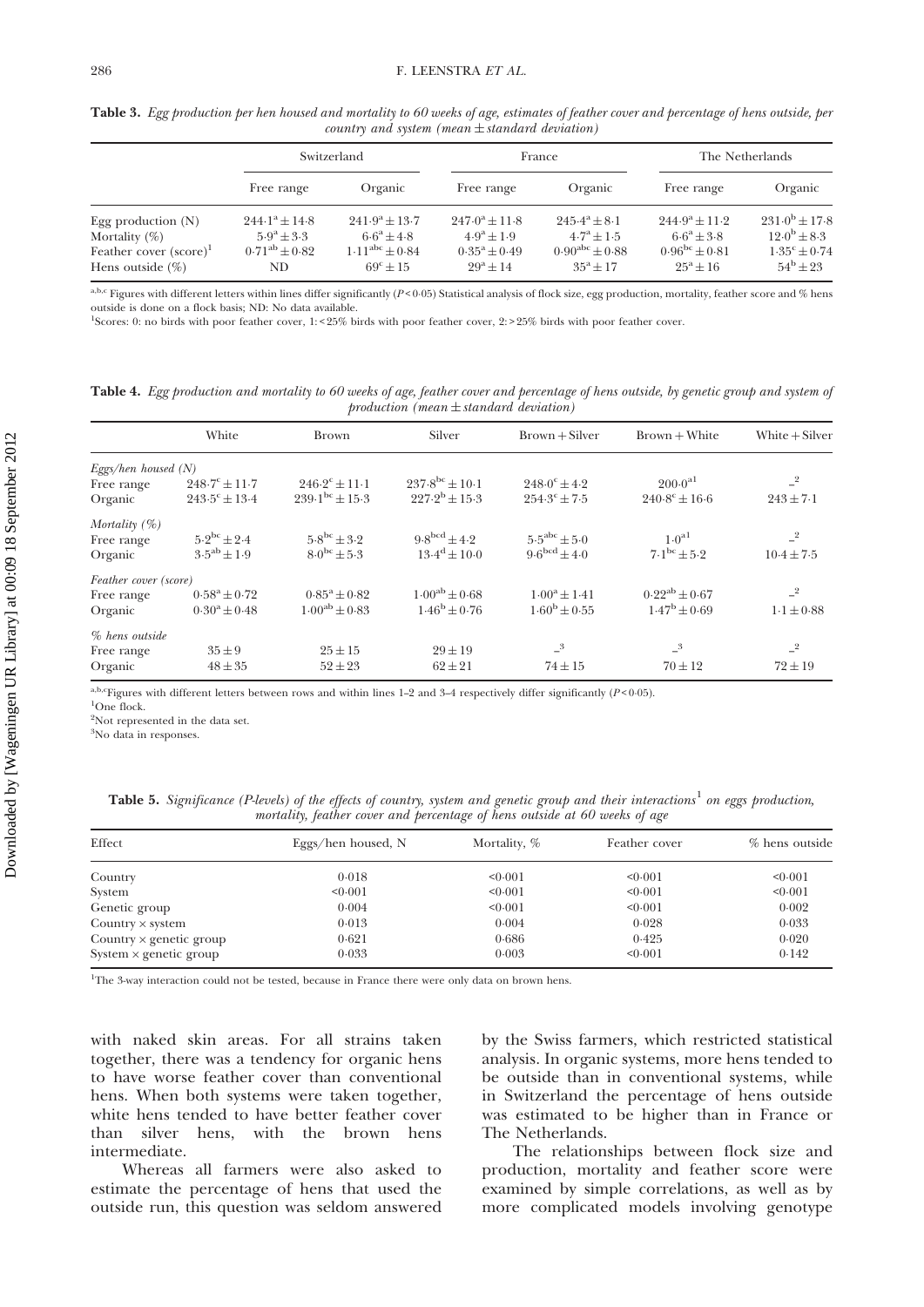

Figure 1. The relationships between flock size and mortality (upper panel) and egg production (lower panel) at 60 weeks of age. (Note that there were slightly more flocks with mortality than egg production data.)

and/or country. The analyses did not yield significant correlations: Figure 1 shows the relationships between flock size with egg production and mortality. There was no indication of a correlation between flock size and mortality or egg production regardless of whether genotype was included or excluded in the model. However, variation in egg production and mortality appeared to be larger for small flocks than for large flocks, with extreme values in both directions present in relatively small flocks.

#### DISCUSSION

Because the study aimed for a 50/50 distribution between conventional free range and organic farms, organic farms are overrepresented compared with the general situation in the three countries. In Switzerland around 50% of all layer farms are free range (Bundesamt für Landwirtschaft, 2010) and around 20% organic (Bio Suisse, 2010, personal communication). In The Netherlands there are slightly more free range layer farms than organic layer farms (PVE, 2010), while in France there are more free range than organic farms (Fermet-Quinet and Bussière, 2010). Reference data on average flock size and housing system in the three countries are not available.

The distribution of genotypes across countries and systems in the survey mirrors the general picture in the three countries: in France only brown hens, while in Switzerland and The Netherlands more variation in types. In Switzerland the number of mixed flocks was high compared to the other countries. Based on discussions with farmers in The Netherlands, their interest in mixed flocks is increasing, although in the survey there was only one mixed flock present in The Netherlands.

There remain a very limited number of primary breeding companies worldwide. They all provide different genetic groups (white, brown, silver) and within the genetic group often different brands. These genotypes are offered for cage, inside floor/loose housing and free range systems. All commercial genotypes are the result of crosses between pure lines, which are all heavily selected for high egg production. Consequently, they are genetically rather similar when compared to genetic variation in the ancestors of domestic chicken and/or standard breeds of fancy fowl (Muir et al., 2008).

From the large number of different genotypes present on free range and organic farms, we conclude that there is no preferred genotype for free range systems and that no genotype is best suited for those conditions. White hens are rather scarce in organic and free range systems, although less so in Switzerland than in The Netherlands. This might be due to the preference for brown eggs in the northwestern part of Europe (Arthur and O'Sullivan, 2005), the main market for The Netherlands, and/or the association among consumers between brown egg shells and free range systems and/or healthier eggs (Johnston et al., 2011). This association is also promoted by retailers: advertisements and Google searches for 'free range eggs' provide almost exclusively pictures of brown eggs. Silver hens were introduced some years ago as more suitable genotypes for non-cage housing systems, as they were expected to combine the advantages of the good feathering of a white hen with the desired brown egg shells. Currently, they are mainly present in The Netherlands. The introduction of silver hens and the increase in free range and organic systems occurred more or less together. However, the results here do not indicate that silver hens are specifically suitable genotypes for free range and organic systems.

The finding that mortality is, on average, higher in organic than in free range systems supports the findings of Hovi et al.  $(2003)$ , Zeltner and Maurer (2009), Lambton et al. (2010), and Anderson (2010). From the present enquiry among farmers, no clear indications on causes of mortality could be obtained. However, from another study among 30 Dutch organic laying hen farmers it seems that 50% of the dead hens had E. coli or chronic gut infections, 10—15%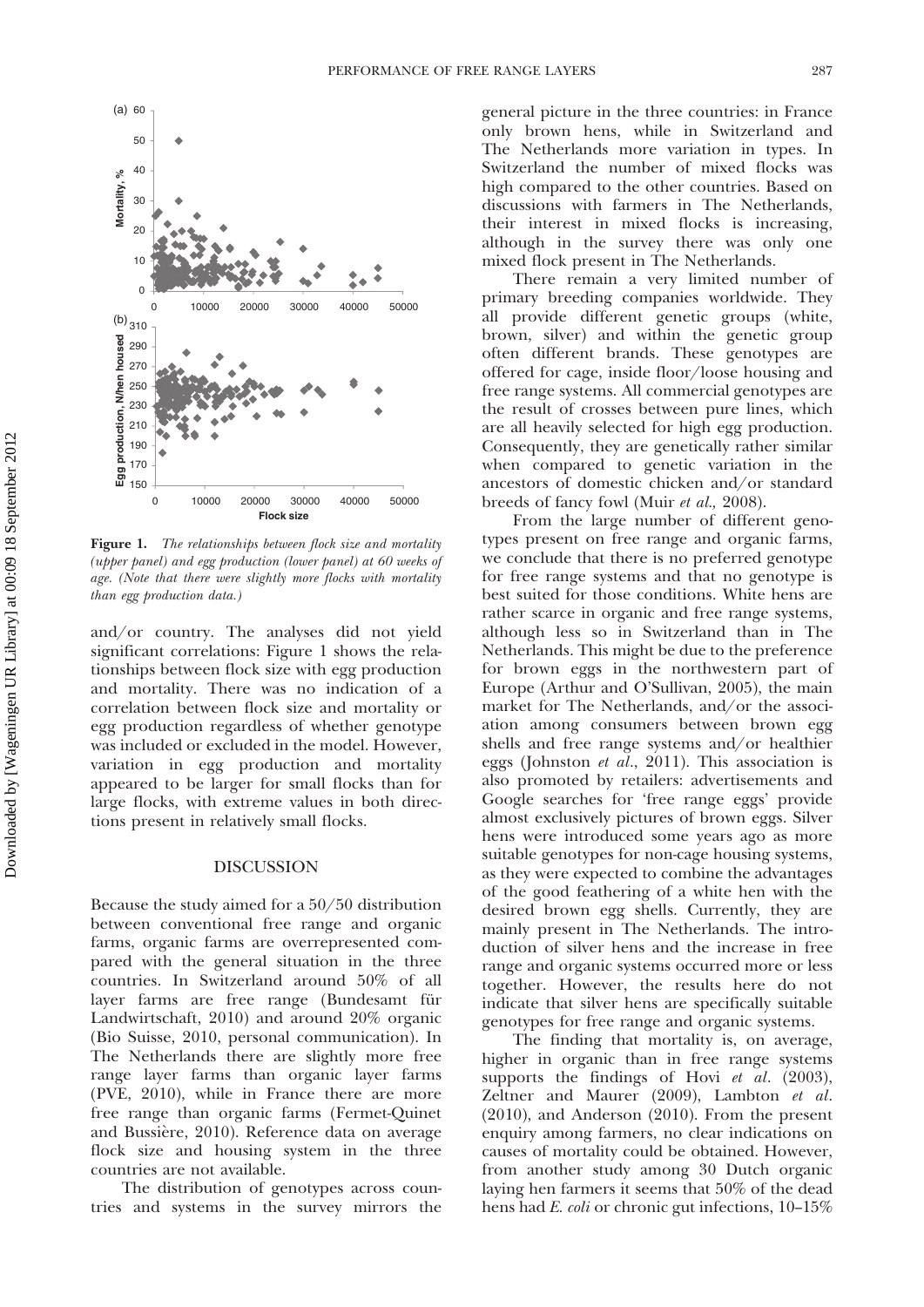died because of smothering and other 'accidents', and in 25% of the cases the cause of death was not clear or was other than mentioned above ( J. Wagenaar, 2011; personal information). There was no relation between mortality and flock size, except that variation in mortality was higher among small flocks than among large flocks.

Egg production per hen housed at 60 weeks of age is related to mortality. Differences in production between countries, systems and genotypes reflect almost entirely the differences in mortality.

While the number of flocks of white hens is rather low, their performance in organic and free range systems is high compared to the other genotypes. Silver hens, in contrast, show relatively high mortality and consequently low production per hen housed. Genotype is confounded to some extent between country and flock size (more white hens and small flocks occur in Switzerland and more silver hens and large flocks in The Netherlands). Nevertheless no relationship between flock size and production or mortality could be established in the current data set.

In this study, white hens had a better feather cover than brown hens, while feather scores for silver hens were lowest. Lücke *et al.*  $(2004)$  and Damme (2004) found among some brown genotypes a high predisposition to feather pecking. Anecdotal information from commercial farmers in Sweden and fancy fowl breeders in The Netherlands indicates that a Rhode Island Red background (present in most/all brown genotypes) might increase the tendency for feather pecking and cannibalism. However, Elwinger et al. (2008) comparing an experimental cross of Rhode Island Red and White Leghorn with two different commercial white layer genotypes in an organic system, did not find differences in performance or feather pecking between genotypes. Hens with a Rhode Island Red background thus are not in all cases prone to feather pecking. Silver hens originate from the same (grand)parent lines as brown hens and have many characteristics in common with brown layers (body weight, calm behaviour, egg shell colour). In spite of the difference in combination of the grandparent lines, silvers apparently do not differ from brown hens in pecking behaviour. Free range systems provide different conditions for laying hens than closed houses or cages, conditions under which most hens have been selected. Due to increased mobility and reduced temperature control in free range systems compared with cages and closed houses, free ranging hens probably have a higher energy requirement (Ketelaars et al., 1985; Anderson, 2010). Testing of genotypes of hens that have to perform in free range conditions is preferably done under free range conditions.

With increasing numbers of farms with hens in free range systems, a follow-up of the random sample testing system that was in place for cage housing in the previous century (Heil and Hartmann, 1999) might be helpful. At present, central testing stations for genotypes do not seem to be feasible. Glawatz et al. (2007) considered that the development of test systems under field conditions was necessary for organic egg production.

A large number of farmers used a computerised management package, increasingly on an internet basis. Collecting data from such packages systematically could be valuable to gain information on performance of genotypes in free range systems. This is most effective if data are collected across countries. This requires a level of cooperation that could be arranged by distributors/hatcheries and/or the breeding companies involved. Organising such a testing system through farmers' organisations is possible, but not likely.

In conclusion, organic and free range farms housed a wide variety of genotypes in Switzerland and The Netherlands. In France only brown hens were housed; in Switzerland and The Netherlands there were brown, white and silver hens. In Switzerland mixed flocks were also present. There was a tendency for slightly higher mortality and lower egg production per hen housed at 60 weeks of age in organic flocks compared with conventional free range flocks in Switzerland and France, and a significant difference in the same direction in The Netherlands.

White hens tended to perform better than brown hens, while silver hens had a higher mortality and lower production per hen housed at 60 weeks of age. There were no significant relationships between production, mortality, feather condition and use of the outside run or flock. There was more variation in mortality and egg production among farms with a small flock size than among farms with a large flock size. There was no indication for either a positive or negative trend in production or mortality in relation to flock size.

In a next step, data on feeding regimes, performance, management, health status, and use of the outdoor run will be systematically recorded during farm visits on approximately 40 farms per country. These farms have been selected based on the data presented in this paper in order to represent 'typical' farms for each country.

#### ACKNOWLEDGEMENTS

The authors gratefully acknowledge funding from the European Community financial participation under the Seventh Framework Programme for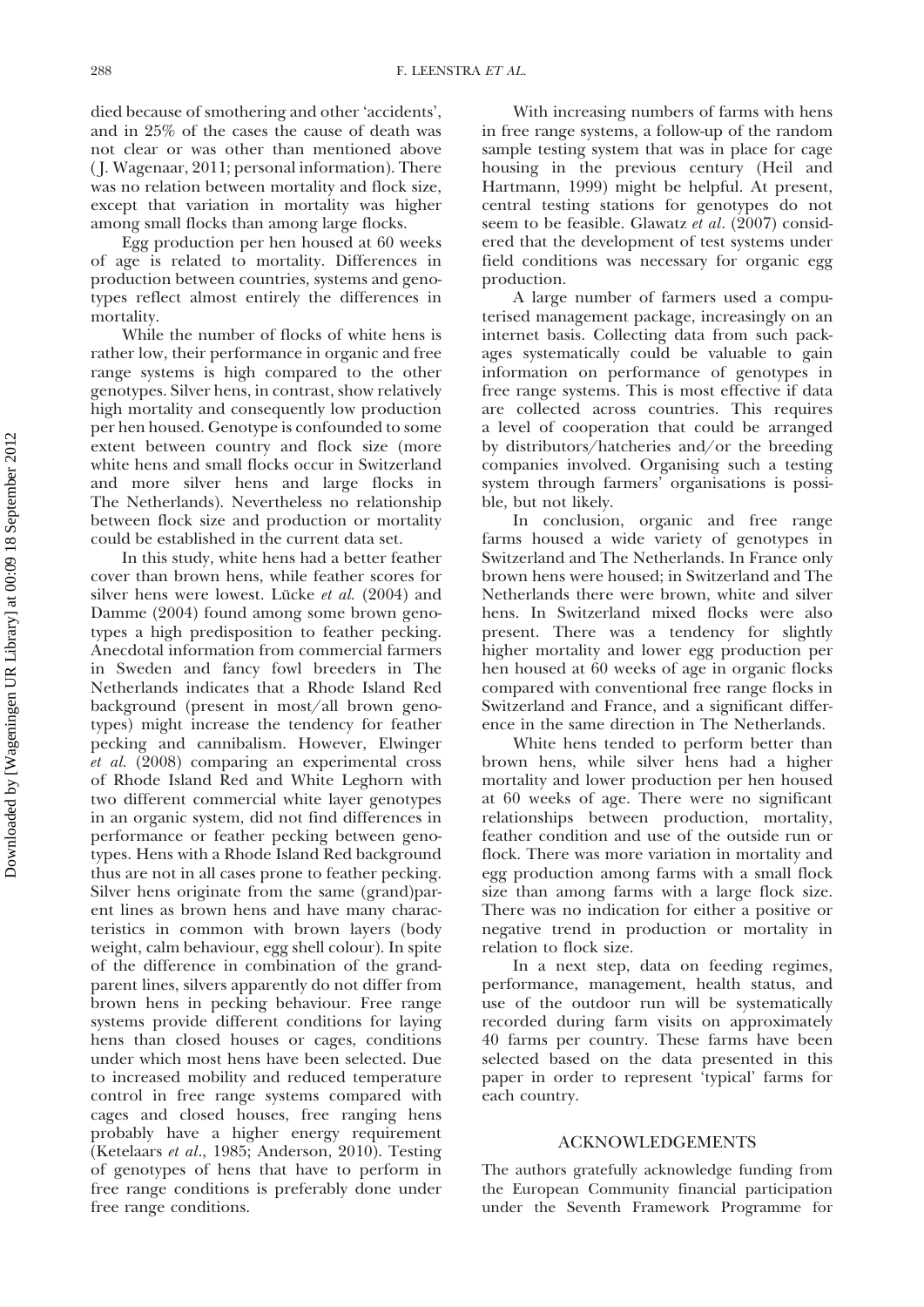Research, Technological Development and Demonstration Activities, for the Integrated Project LOWINPUTBREEDS FP7-CP-IP 222623. The views expressed in this publication are the sole responsibility of the author(s) and do not necessarily reflect the views of the European Commission. Neither the European Commission nor any person acting on behalf of the Commission is responsible for the use which might be made of the information contained herein.

The Dutch contribution is partly funded by the Bioconnect program of the Dutch Ministry of Economics, Innovation and Agriculture.

We would also like to thank the farmers participating in the survey and the organisations helping with data collection.

#### REFERENCES

- ANDERSON, K.E. (2010) Range egg production; is it better than in cages? 2010 MPF Convention, March 16-18 2010, St Paul, Minnesota, USA. Available: http://www.midwestpoultry. com.
- ARTHUR, J.A. & O'SULLIVAN, N. (2005) Breeding chickens to meet egg quality needs. International Hatchery Practice, 19: 7–9.
- BUNDESAMT FÜR LANDWIRTSCHAFT (2010) Agrarbericht. p. A44. Available: http://www.blw.admin.ch/dokumentation.
- DAMME, K. (2004) Erfolg versprechende Ansätze bei einigen Merkmalen. DGS-Magazin, 1: 19–26.
- ELWINGER, K., TUFVESSON, M., LAGERKVIST, G. & TAUSON, R. (2008) Feeding layers of different genotypes in organic feed environments. British Poultry Science, 49: 654–665.
- EU (1999) EU Council Directive 1999/74 Welfare of laying hens of 19 July 1999 laying down minimum standards for the protection of laying hens. Official Journal of the European Communities L, 203: 53–57.
- FERMET-QUINET, E. & BUSSIÈRE, C. (2010) Small commercial and family poultry production in France: characteristics, and impact of HPAI regulations. FAO Smallholder Poultry Production Paper 3, FAO, Rome, Italy.
- GENSTAT (13-2) http://www.vsni.co.uk/software/genstat/.
- GLAWATZ, H., KJAER, J., SCHRADER, L. & REINSCH, N. (2007) Herkunftsvergleiche von Legehennen in Station und Feld unter besonderer Berücksichtigung ökologischer Haltungsverfahren. Züchtungskunde, 79(3): 198-208.
- HEIL, G. & HARTMANN, W. (1999) Combined summaries of European random sample egg production tests completed in 1997-1998. World's Poultry Science Journal, 55: 203–205.
- HOVI, M., SUNDRUM, A. & THAMSBORG, S.M. (2003) Animal health and welfare in organic livestock production in Europe: current state and future challenges. Livestock Production Science, 80: 41–53.
- JOHNSTON, N.P., JEFFERIES, L.K., RODRIGUEZ, B. & JOHNSTON, D.E. (2011) Acceptance of brown-shelled eggs in a white-shelled egg market. Poultry Science, 90: 1074–1079.
- KETELAARS, H.E., ARETS, A., HEL, W., VAN DE WILBRINK, A.J. & VERSTEGEN, W.A. (1985) Effect of housing systems on the energy balance of laying hens. Netherlands Journal of Agricultural Science, 33: 35–43.
- LAMBTON, S.L., KNOWLES, T.C., YORKE, C. & NICOL, C.J. (2010) The risk factors affecting the development of gentle and severe feather pecking in loose housed laying hens. Applied Animal Behaviour Science, 123: 32–40.
- LÜCKE, M., SIMON, I. & POTERAUCKI, P. (2004) Haltungssystemen werden erneut verglichen. Deutsche Geflügelwirtschaft und Schweineproduktion, 32: 11-17.
- MUIR, W.M., WONG, G.K., ZHANG, Y., WANG, J., GROENEN, M.A.N., CROOIJMANS, R.P.M.A., MEGENS, H., ZHANG, H., OKIMOTO, R., VERIJEKN, A., JUNGERIUS, A., ALBERS, G.A.A., TAYLOR LAWLEY, C., DELANY, M.E., MACEACHERN, S. & CHENG, H.H. (2008) Genome-wide assessment of worldwide chicken SNP genetic diversity indicates significant absence of rare alleles in commercial breeds. PNAS, 105: 17312–17317.
- PVE (2010) Figures and facts; meat, dairy and eggs in The Netherlands. Available: http://www.pve.nl.
- SPARKS, N.H.C., CONROY, M.A. & SANDILANDS, V. (2008) Socio-economic drivers for UK organic pullet rearers and the implications for poultry health. British Poultry Science, 49: 525–532.
- THIELE, H.H. & POTTGÜTER, R. (2008) Management recommendations for laying hens in deep litter, perchery and free range systems. Lohmann Information, 43: 53–63.
- ZELTNER, E. & MAURER, V. (2009) Welfare of organic poultry. Proceedings of WPSA Poultry Welfare Symposium, Italy, 18—22 May 2009, 104—112.